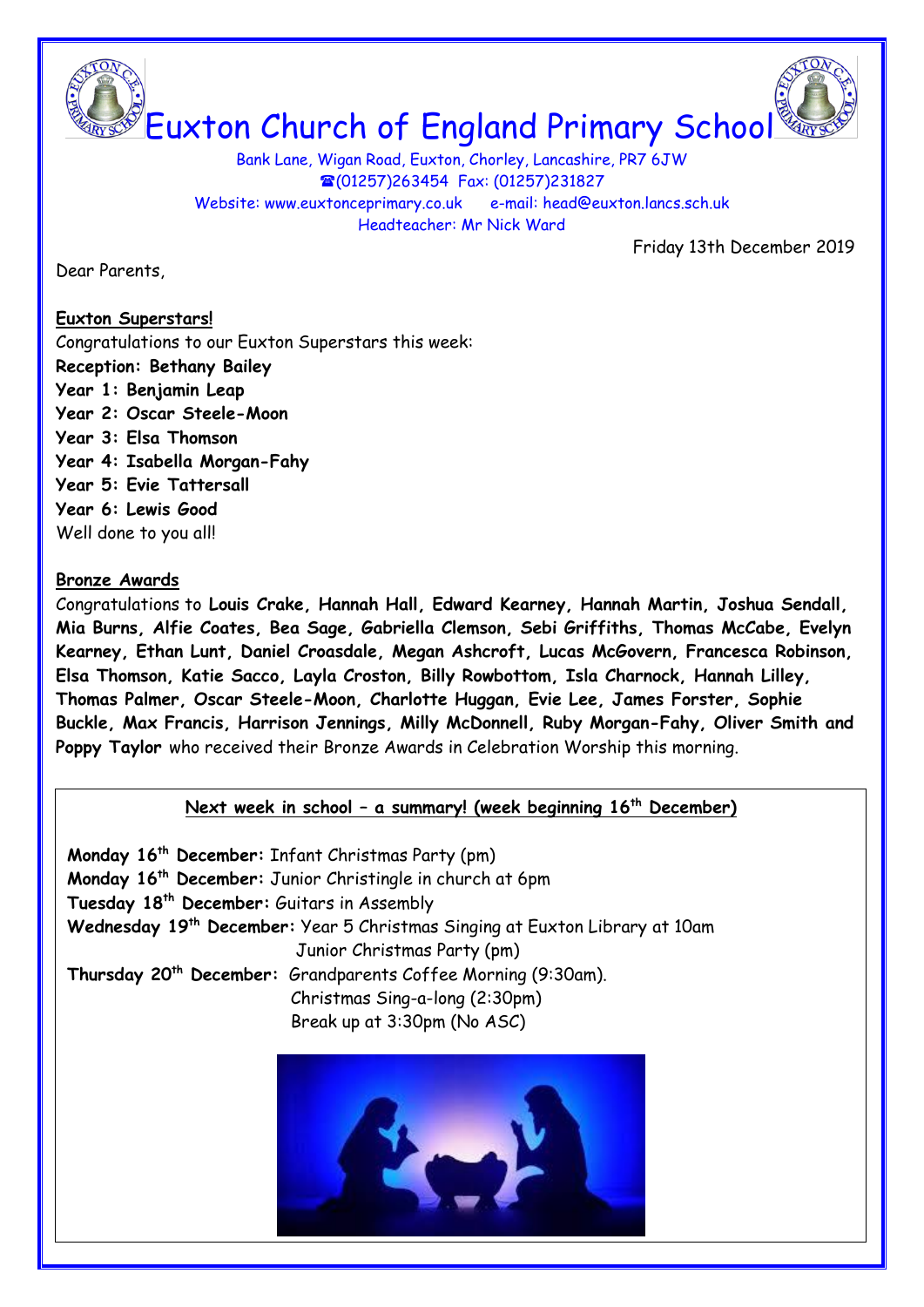#### **Pantomime**

What a great afternoon. We all enjoyed the pantomime and the children were a credit to our school. Well done to Ethan for Year 2 for getting up on stage to demonstrate amazing dancing on behalf of Euxton! Thank you to all the volunteers who came along too, meaning we were able to take the children and to Mrs Ash for organising the trip. A special thank you to Tyrers Coaches for such generosity once again.

# **Thank you!**

As you know, after the panto, the heavens opened! Thank you to Mrs Hodges for looking after everyone in the hall and for your fantastic support collecting the children. First and foremost I had to put the safe collection of the children first, so by you going to their rooms to collect them from staff this was able to happen, as well as keeping you dry! Thank you for your lovely appreciative comments in support of this.

# **Intra-School Sportshall Athletics Competition**

On Tuesday 17<sup>th</sup> December, all KS2 children will take part in an intra-school Sportshall Athletics competition. The focus of this competition will be on the School Games Values which are: Respect, Team Work, Self-Belief, Determination, Honesty and Passion. This is a fantastic opportunity for all children to compete against each other. They will take part in a variety of events which will then help to inform our decision for the sportshall athletic teams, who will compete in January. Please ensure all children have full PE kit in school for this event. Thank you to Mrs Obertelli and Mrs Wiles for organising this.

# **Last Day of Term – Toy Day and Christmas Sing-a-long**

Children are able to bring in a toy/game to play with, with their friends, if they wish on Thursday. Please note, this shouldn't be of value and the children need to take responsibility of it themselves. **No electronic toys/games please**.

We will once again be finishing this term in school with a Christmas Sing-a-long in the hall on **Thursday** at 2:30pm. Please join us if you can!

# **Band playing on last day of term**

If your child is in the school band, please remind them to bring in their instrument and music on the last day of term as they are playing at the grandparents' coffee morning with Mr Ogden. Thank you.

# **Junior Christingle**

This very special evening will take place on Monday, 16<sup>th</sup> December, at 6pm in church and will include readings and carols. **All of our junior children are involved.** We would like the children to arrive at approximately 5:45pm and we would love it if you could join us. The service will last approximately 45 minutes. **Please do not park at Papa Luigi's. It is one of their busiest weeks of the year. This is so important as it maintains the excellent relationship we have with them.** Thank you.

# **Christmas Parties**

Our **Infant** Party takes place on **Monday 16th December** in the afternoon and our **Junior** Party on **Wednesday 18th December**, also in the afternoon. Children can wear **sensible** party clothes and shoes on their party day, remembering to bring a coat for outdoor playtimes.

# **Year 5 Christmas Singing at Euxton Library**

Our Year 5 children will be singing Christmas classics at Euxton Library on **Wednesday 18th December** at **10am**. We would love to see you there!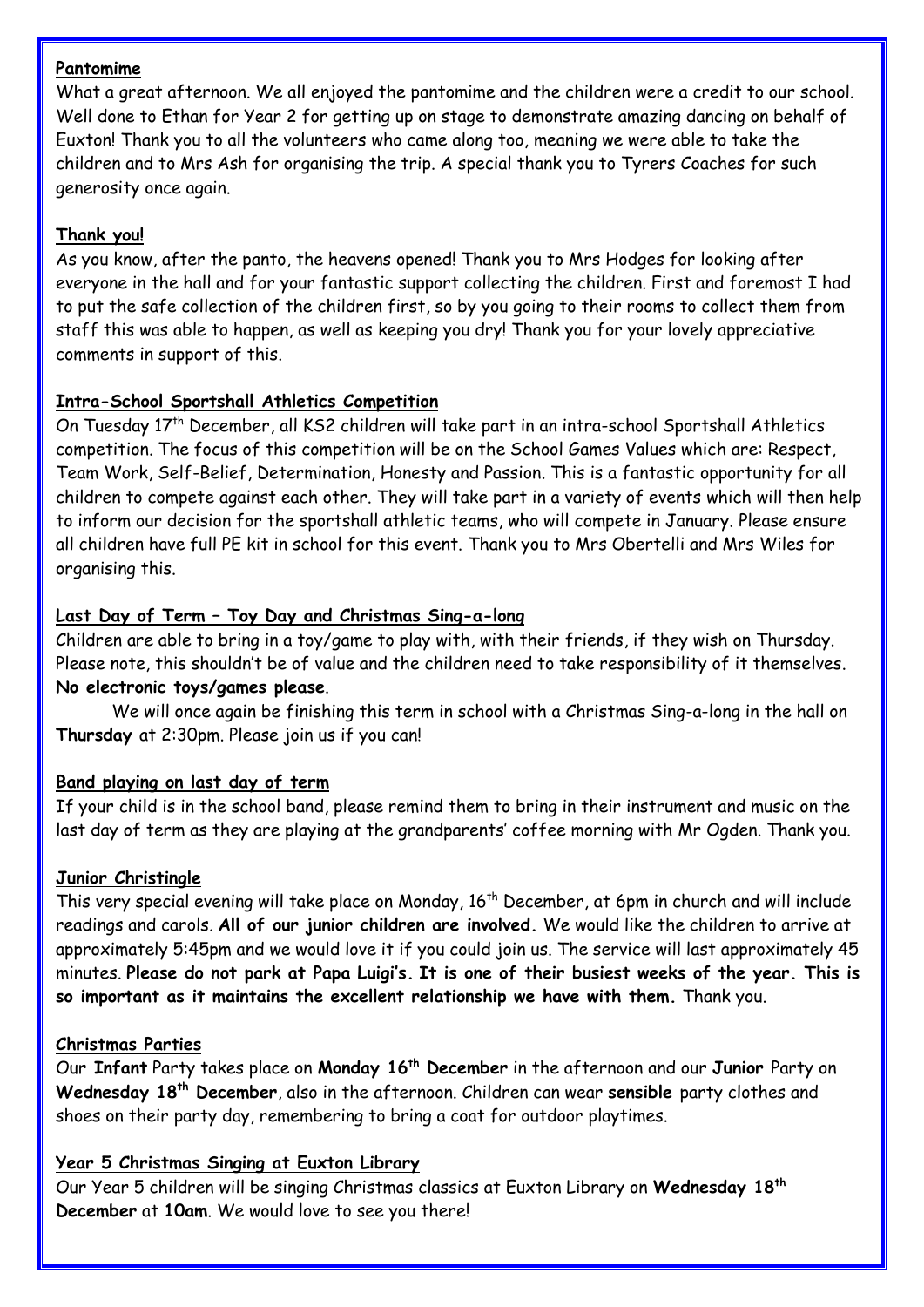## **Christmas Lunch**

We are all looking forward to our Christmas Lunch on Tuesday. Thank you to Elaine, and Kirstie, for feeding us all so well over the year and I'm sure they will love making 250 Christmas dinners next week!

## **Music!**

A massive 'thank you' to Mr Ogden for all his hard work with our school band. They performed in worship today and were amazing. The standard, for primary age children, was fantastic. Well done children! Thank you also to Bex Cayzer, for her solo flute performance of Frosty the Snowman!

## **Guitars performing in Worship – Tuesday 17th December**

Our guitarists will be performing in worship on **Tuesday 17th December**. Parents and Grandparents of the children are all very welcome to attend.

#### **Musical Success**

Congratulations to the following pupils of Mr Ogden who have passed their music grades – Bex Cayzer passed Grade 4 flute, Grace Kendall Grade 1 clarinet, Hannah Martin Grade 1 clarinet, Joshua Garrett Grade 1 trumpet and Alex Rothwell Grade 2 cornet. Congratulations to you all!

## **ParentPay**

As we approach the end of the Autumn Term, please ensure that all accounts on ParentPay are paid up to the end of term. This includes, dinner money, OSC, uniform and music tuition. Thank you

#### **Toast**

Since we began with ParentPay in September 2018, the only item we didn't add to it was toast and, as you know, we have been accepting 20p per day or £1 per week in cash. To make us a completely cashless school we have decided to add 'Toast' to ParentPay from January 2020. This will hopefully cut down on the searches for 20p's each day. Payment will be made half-termly via ParentPay and you will be notified at the end of each half term by email exactly how much is owed for the next period. This amount will vary slightly depending on how many weeks there are in a half term. Toast will still cost 20p per day and there will be an additional charge of 20p per half term to cover ParentPay charges. We will order toast for your child once the payment has been made in ParentPay during the half term holidays. Please speak to Mrs Hodges or Mrs Parker if you have any concerns. Thank you.

#### **Year 6 Residential Trip to Robinwood**

A reminder to all year 6 parents that the second instalment of £50 is due in the new year. You are able to chip away at the balance at any time via ParentPay. Many thanks.

#### **Tyrers Coaches**

We are incredibly lucky to have such amazing support from Tyrers Coaches, who provide us with heavily discounted rates and also free coach travel. It is my pleasure to be able to support them, in turn, by sharing information from them.

Tyrers new 2020 Day Trips and Theatre Trips brochure is available on our front desk in our reception area, please feel free to take a copy. They are also doing a special exciting day trip next summer to the **Harry Potter Studio Tour** in London on Monday 17<sup>th</sup> August 2020. For more information on holidays and trips that are on offer you can visit their website [www.tyrerscoaches.co.uk](http://www.tyrerscoaches.co.uk/) or ring the travel shop on 01257 480979 Option 2.